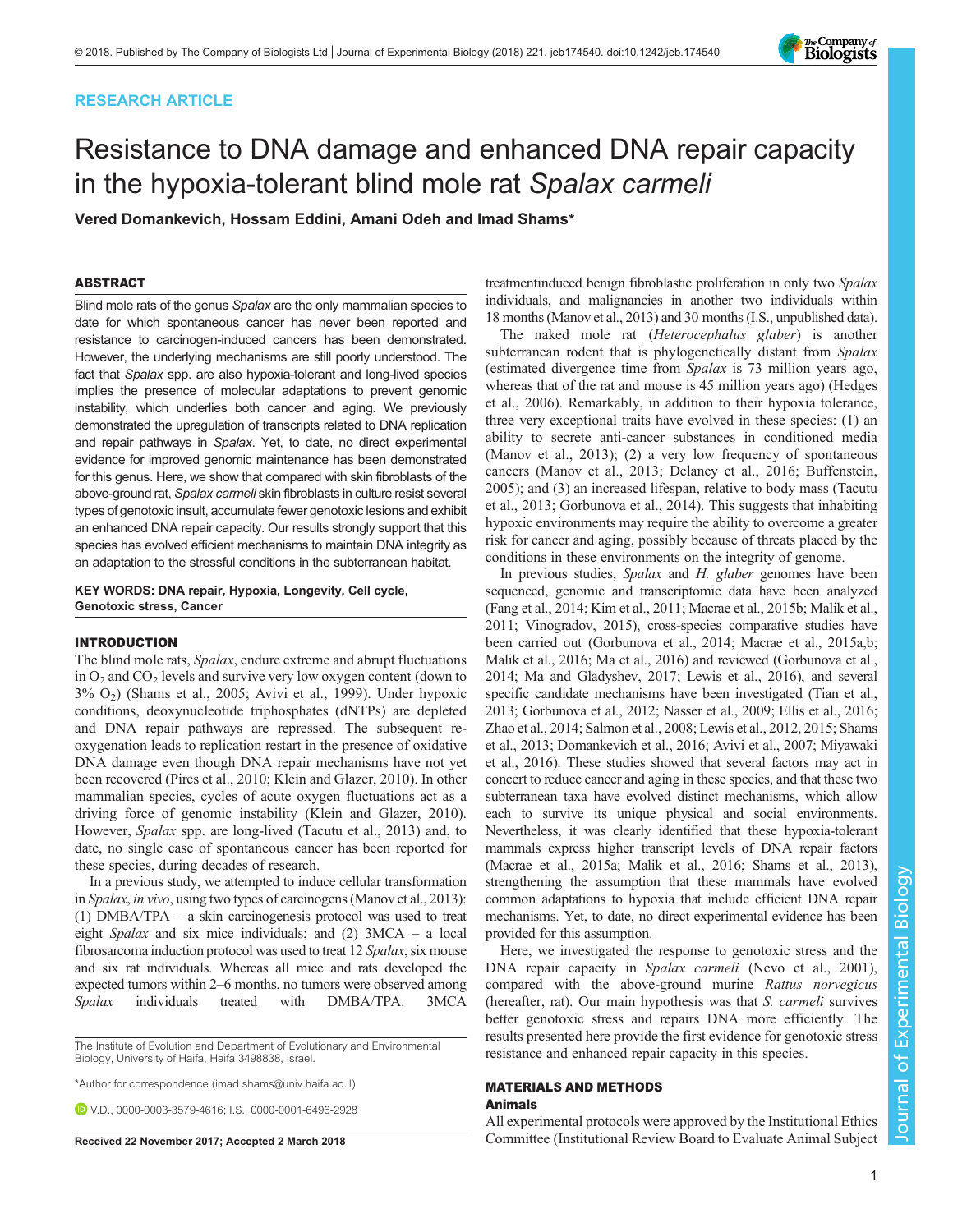Research of the University of Haifa, permit 316/14) and all methods were carried out in accordance with the relevant guidelines and regulations. Primary dermal fibroblasts were isolated from newborn animals (unknown sex). Pregnant rat individuals were purchased from ENVIGO, Israel, and kept in the animal facility of the University of Haifa until birth. Spalax carmeli cannot be bred in captivity and thus newborn individuals were captured during the winter season in the field (see [Table S1\)](http://jeb.biologists.org/lookup/doi/10.1242/jeb.174540.supplemental) from three different geographical areas of the S. carmeli population in Israel at three different years. Animals were scarified for skin fibroblast isolation by an inhalation anesthesia agent (isoflurane) overdose.

## Cell culture

Primary S. *carmeli* and rat skin fibroblasts were isolated as described previously ([Glaysher and Cree, 2011](#page-6-0)) and grown in DMEM-F12 medium (Biological Industries, Beit Haemeq, Israel), supplemented with 15% fetal bovine serum (FBS), L-glutamine, penicillin and streptomycin (Biological Industries). Cells were incubated in a humidified atmosphere of  $5\%$  CO<sub>2</sub> and  $95\%$  ambient air (unless stated otherwise) at 37°C.

## Stress treatments

Cells in log-phase growth, at their third passage, were seeded in multi-well plates (according to experimental settings). When cells reached 80% confluence, the stress treatment was introduced as follows. For the oxidative stress treatment, the medium was replaced with a serum-free medium containing hydrogen peroxide solution (216763, Sigma-Aldrich, St Louis, MO, USA) in concentrations of 50, 100 and 300 µmol l−<sup>1</sup> for 30 min on ice, unless stated otherwise. After the incubation period, the medium was aspirated, wells were washed with PBS and a complete medium was added to the wells. For topoisomerase inhibition, the cell medium was replaced with medium containing etoposide (Sigma-Aldrich, E1383) dissolved in DMSO in concentrations of 50, 100, 150 and 200 µmol  $1^{-1}$ , unless stated otherwise. Following a 24 h incubation period at 37°C, wells were washed with PBS and a complete medium was added. For UV-C radiation, the lid was removed and the plate was placed in the center of a UVC-500 crosslinker (Hoefer, San Francisco, CA, USA) in the presence of medium. Then, a 2000, 4000, 6000 or 8000 J m<sup>-2</sup> UV-C radiation dose (254 nm wavelength) was applied. In the case of multiple plates, the UV-C radiation treatment was given in aliquots to allow plate rotation in order to ensure equal distribution of the UV rays across the plates. For the hypoxia treatment, cells were placed in a hypoxia incubator under  $0.5\%$  O<sub>2</sub> for 10 h (unless stated otherwise).

# Cell cycle distribution and apoptosis assay

Cells were seeded in six-well plates and then subjected to  $H_2O_2$ treatment of 150 µmol  $l^{-1}$  for 20 min on ice (in two of the three experiments, duplicates were used for each treatment). Following treatment, cells were washed in PBS and medium was replaced (excluding the 0 h time point) with complete medium. Cells were then incubated for an additional 0–4, 24 and 48 h. Following the incubation period, cell cycle distribution was measured by flow cytometry of propidium iodide (PI)-stained nuclei. Cells were harvested by trypsin into polypropylene tubes, washed three times in PBS and re-suspended in hypotonic PI solution (PI 50  $\mu$ g ml<sup>-1</sup> in 0.1% sodium citrate plus 0.1% Triton X-100, Sigma-Aldrich). The PI fluorescence of individual nuclei was measured by a FACSaria flow cytometer (Becton Dickinson, Franklin Lakes, NJ, USA). The incidence of apoptotic cells was expressed as the percentage of hypodiploid nuclei.

### Viability assay

To assess cell viability, PrestoBlue© reagent was used as follows. Cells were seeded in 96-well plates in four to five replicates. Following treatment, the cell medium was aspirated and Phenol-Red-free DMEM medium containing 10% PrestoBlue© was added to each well. After an additional incubation period (∼2 h), each plate was processed throughout the plate reader at wavelengths of 570 and 600 nm. Viability values were calculated as follows (according to the viability reagent manufacturer's instructions):  $OD_{570}$ blank)–( $OD_{600}$ –blank), where OD is optical density.

## Single-cell electrophoresis assay (comet assay)

The alkaline comet assay was employed using the CometAssay Kit, according to the manufacturer's instructions (Trevigen, Gaithersburg, MD, USA). Following stress treatment, cells were harvested by trypsin and cryopreserved in aliquots at −80°C. On the day of the assay, cells were thawed in 37°C, washed in PBS and centrifuged (200  $g$ , 4 $^{\circ}$ C) for 5 min. The cell pellet was then suspended in PBS (calcium- and magnesium-free), added to 37°C low-melting agarose (LMA) and spread onto the slide's wells in duplicate. LMA was allowed to solidify for 10–15 min at 4°C, after which the slide was immersed in lysis solution for 30–60 min and in freshly prepared alkaline unwinding solution for 20 min at room temperature in the dark. For electrophoresis, a cooled electrophoresis tank containing alkaline electrophoresis solution was set to 21 V (constant) and the current was applied for 30 min. Following electrophoresis, slides were washed twice in  $dH<sub>2</sub>O$  and once in cold 80% ethanol. Slides were then stained with 1:10,000 SYBR® Green I (s7563, Thermo Fisher Scientific, Waltham, MA, USA) staining solution (diluted 1:10,000 in TE buffer, pH 7.5) and then visualized in a Leica DMR fluorescent microscope (at 20× enlargement, Leica, Wetzlar, Germany). Images were taken with a Leica DFC300FX camera and at least 90 comets were scored per sample. Quantification of DNA damage was performed using CaspLab software (Supplier, Town, State, Country).

## Immunofluorescence for γ-H2AX foci

Cells were seeded in a six-well plate on coverslips at ∼40,000 cells per well. Following a recovery period of 24–48 h, the stress treatment was applied. Cells were then washed twice in PBS and fixated in cold methanol for 2 min. Following fixation, cells were washed three times in a washing buffer (1% Tween, 0.5% Triton, 0.1% BSA in PBS) and blocked in a blocking buffer (1% BSA in washing buffer) for 1 h at room temperature and then incubated with anti-γ-H2AX primary antibody (ab2893, Abcam, Cambridge, UK; diluted 1:700 in blocking buffer) overnight at 4°C, and washed three times in washing buffer. Cells were then incubated with the secondary antibody (711-225-152, Jackson ImmunoResearch Laboratories, West Grove, PA, USA), diluted (1:100–200 in blocking buffer) in the dark for 1 h at room temperature and washed three times in a washing buffer. Cell nuclei were stained by incubation with 300 nmol l−<sup>1</sup> DAPI solution (Sigma-Aldrich, D9542) for 5 min at room temperature. Following washing two times with a washing buffer and one time with PBS (calcium and magnesium free), coverslips were mounted with ∼20 µl of anti-fade mounting medium (9 ml glycerol, 1 ml 1 mol l−<sup>1</sup> Tris, pH 8, 0.05 g n-propyl gallate) on clean, dry slides with cells facing down. Cell nuclei were visualized under a fluorescent microscope (Leica DMi8, equipped with incubator and Leica DFC365FX camera). For 2D imaging of DSBs induced by etoposide,  $63 \times$  magnification was used. For imaging of DSBs induced by  $H_2O_2$ , 100 $\times$  magnification was used, and 3D images were obtained using tomography. These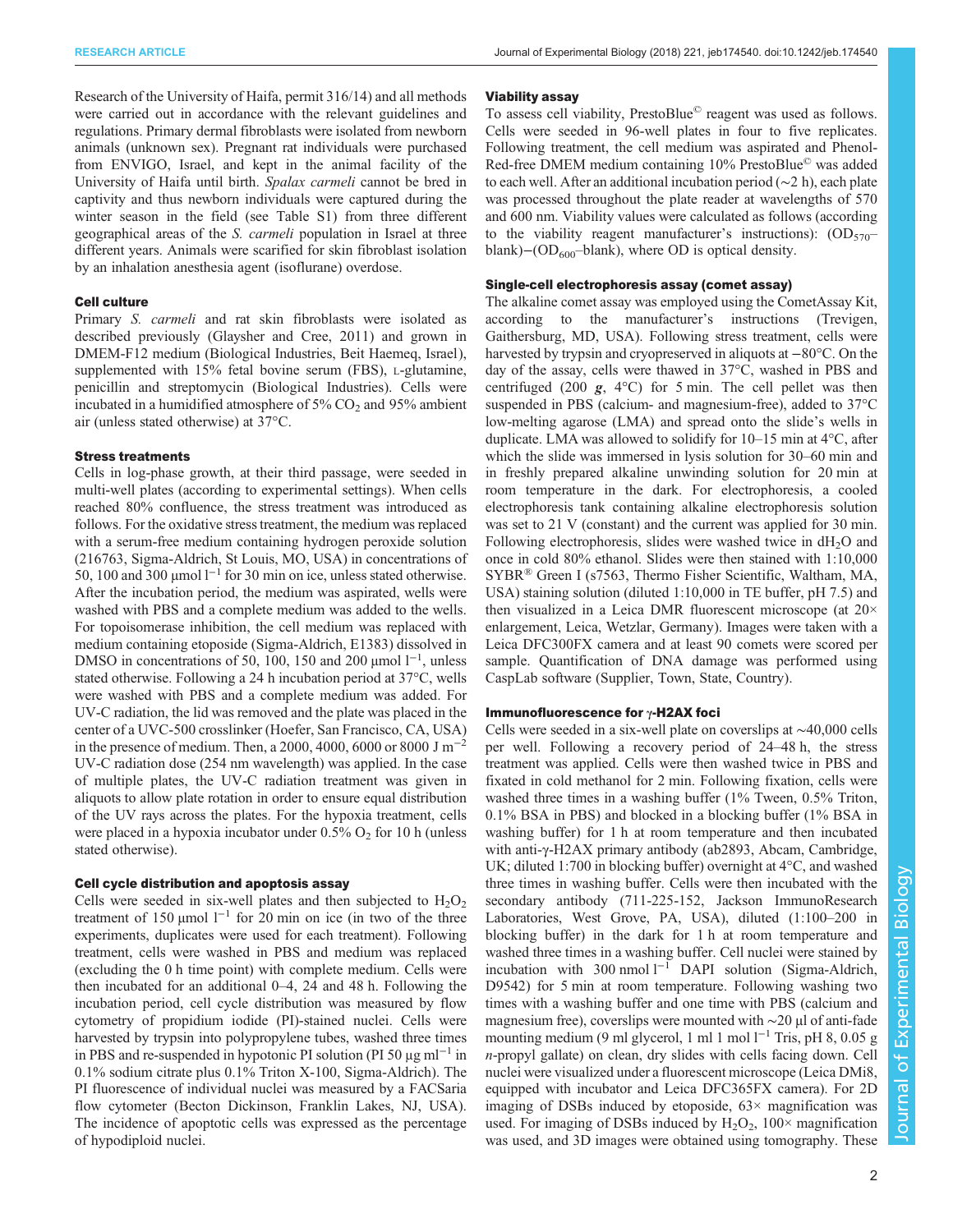images were later used for projection of the nuclei to 2D images. The 2D images were used for quantification of the γ-H2AX foci using FociCounter software (minimum nuclei number=55).

## Host cell reactivation assay

peGFPN1 plasmids were diluted to 50 µg ml<sup>-1</sup> and treated as follows. (1) Plasmid (1 ml) was pipetted into a 100 mm tissue culture dish, which was then placed in a UVC 500 crosslinker (Hoefer). Following a dose of 420, 620 or 1020 J m<sup>-2</sup>, 100 µl of the treated diluted plasmids was collected into microtubes. (2) For  $H_2O_2$  treatment, 20 µl hydrogen peroxide (Sigma-Aldrich, 216763) was dissolved in 80 µl of 50 µg ml−<sup>1</sup> plasmid for 1 h at room temperature. Plasmids were then precipitated in ethanol and resolved in  $15 \mu$ I H<sub>2</sub>O. Finally, a NanoDrop© spectrophotometer was used to determine the plasmid concentration, and plasmids were stored at −20°C until transfection.

Spalax carmeli and rat skin fibroblasts were seeded in 48-well plates in duplicate and transfected according to the 'hard-to-transfect' PolyJet<sup>©</sup> protocol, with a minor modification: medium was replaced 5 and 18 h post-transfection. Cells were harvested and subjected to flow cytometry analysis (FACSaria, Becton Dickinson). The percent of relative expression (%RE) was calculated according to the following:  $F=(N_{\text{GFP}} \times \text{MI})/N_{\text{LC}}$ , where F is the fluorescence intensity,  $N_{\text{GFP}}$  is the number of green fluorescent protein (GFP)-positive cells, MI is the mean GFP intensity and  $N_{\rm LC}$  is the total number of live cells; and %  $RE=F_t/F_u$ , where  $F_t$  is the F of cells transfected with treated plasmids and  $F_u$  is the F of cells transfected with undamaged plasmids. Live cells were identified based on altered forward and side scatters. For visualization of GFP and time lapse of GFP repair, a Leica DMi8 fluorescent microscope, equipped with a Leica DFC365FX camera, was used at  $10\times$  magnification. Representative videos of S. carmeli and rat cells were taken in intervals of 20 min, starting from 24 h posttransfection until 48 h post-transfection.

#### Statistical analysis

Experiments were repeated three times independently, unless stated otherwise. The data are presented as means±s.d. Two-tailed Student's *t*-tests were used to compare between groups.  $P<0.05$ was considered as significant.

## RESULTS

### Resistance to  $H_2O_2$ -induced oxidative stress

It is well established that oxidative stress leads to the accumulation of DNA lesions and to defects in DNA that may promote aging and cancer [\(Kryston et al., 2011](#page-6-0); [Barzilai and Yamamoto, 2004; De](#page-6-0) [Bont and Van Larebeke, 2004](#page-6-0)). We tested the response of S. carmeli to oxidative stress induced by  $H_2O_2$ , a reactive oxygen species (ROS) that induces both single- and double-strand breaks (SSBs and DSBs, respectively) in DNA. Because ROS levels are elevated under hypoxia and reoxygenation [\(Chandel et al., 2000\)](#page-6-0), and because S. carmeli is a hypoxia-tolerant species, we hypothesized that S. *carmeli* cells would survive  $H_2O_2$  treatment better than the cells of the above-ground rat, and would show lower apoptotic rates in response to the treatment. We estimated the apoptotic cell fraction (subG1 fraction) and the cell cycle distribution of S. carmeli and rat primary skin fibroblasts following H<sub>2</sub>O<sub>2</sub> treatment (150 µmol l<sup>-1</sup> for 20 min on ice) by employing flow cytometry of PI-stained nuclei. The results demonstrated a consistent tendency of the rat to have a higher proportion of cells undergoing apoptosis ([Fig. 1](#page-3-0)A,B) compared with S. carmeli, with a significant difference at the first time point  $(P<0.05)$ . This is in line with morphological differences of cells in culture, showing higher survival of S. carmeli cells following treatment [\(Fig. 1C](#page-3-0)). It was also observed that, both in

 $H<sub>2</sub>O<sub>2</sub>$ -treated cells and in untreated cells, the ratio between the percentage of cells that are in the G2–M phase to that of cells that are in the S phase is higher in S. carmeli compared with the rat [\(Fig. 1D](#page-3-0)), with a significant difference under stress conditions at 0– 4 h and under control conditions at 24 h  $(P<0.05)$ .

We further tested cell viability rates in S. *carmeli* and rat in response to different concentrations of  $H_2O_2$  (50, 100 and 300 µmol  $1^{-1}$  for 30 min on ice) for a period of 4–96 h postperoxide treatment. In addition, because hypoxia was shown to decrease transcript levels of DNA repair factors in other mammalian species [\(Klein and Glazer, 2010](#page-6-0); [Bristow and Hill, 2008\)](#page-6-0), we expected that hypoxia treatment prior to  $H_2O_2$  treatment would deteriorate the effect of  $H_2O_2$  and further reduce cell viability in the rat. In contrast, because S. carmeli expresses higher baseline transcripts of DNA repair factors under normoxia than the rat [\(Malik](#page-7-0) [et al., 2016\)](#page-7-0), a milder or no deterioration was expected for S. carmeli. To test this, S. carmeli and rat skin fibroblasts were incubated under normoxic or hypoxic conditions  $(0.5\% \text{ O}_2 \text{ for } 10 \text{ h})$ and then treated with different concentrations of  $H_2O_2$ . Following treatments, cell viability and morphological differences were assessed at several time points. The viability assay confirmed that S. *carmeli* cells are highly resistant to  $H_2O_2$  compared with rat cells [\(Fig. 1E](#page-3-0)). This was supported by morphological differences observed under a light microscope ([Fig. S2](http://jeb.biologists.org/lookup/doi/10.1242/jeb.174540.supplemental)). Additionally, in high doses of  $H_2O_2$ , hypoxia pretreatment reduced viability rates in the rat, at most of the time points, compared with normoxic conditions, whereas viability rates in S. *carmeli* remained consistent ([Fig. 1](#page-3-0)F). The experiment was repeated ([Fig. S3\)](http://jeb.biologists.org/lookup/doi/10.1242/jeb.174540.supplemental) and performed under various stress conditions [\(Fig. S4](http://jeb.biologists.org/lookup/doi/10.1242/jeb.174540.supplemental)), showing similar results. To estimate DNA damage following  $H_2O_2$  treatment, we used the alkaline comet assay and γ-H2AX foci quantification to demonstrate the accumulation of DSBs and SSBs, and of only DSBs, following treatment with sub-lethal doses [\(Fig. S5](http://jeb.biologists.org/lookup/doi/10.1242/jeb.174540.supplemental)) of  $H_2O_2$ , respectively. These measurements showed that less DNA damage is accumulated in S. carmeli compared with the rat (both under control and stress conditions) and that after a comparable recovery period in which all DNA damage is fixed by *S. carmeli* cells (baseline level is reached), rat cells partially recovered their DNA ([Fig. 1](#page-3-0)G,H, [Fig. S5\)](http://jeb.biologists.org/lookup/doi/10.1242/jeb.174540.supplemental).

## Resistance to direct genotoxic stress induced by UVC and etoposide

The above experiments demonstrated the resistance of S. carmeli to  $H<sub>2</sub>O<sub>2</sub>$  treatment relative to the rat. Yet, it was still unclear whether this was due to efficient DNA repair and maintenance mechanisms or other reasons, such as cross-species differences in antioxidant defense and  $H_2O_2$  turnover. To address this issue we used two approaches: (1) we performed a functional assay to measure DNA repair capacity; and (2) we challenged S. carmeli cells with two additional direct DNA-damaging agents: topoisomerase inhibitor and UV-C radiation. The first stressor, the chemotherapeutic drug etoposide, induces DNA strand breaks by preventing the re-ligation step of topoisomerase type II ([Montecucco et al., 2015\)](#page-7-0). Yet, as etoposide could also have species-specific transport/turnover rates, we tested an additional genotoxic stress type, UV-C radiation, for which there are no transport- or turnover-dependent differences between cell lines. For etoposide treatments, medium was replaced with medium containing 50, 100, 150 and 200 µmol  $1^{-1}$  etoposide for 24 h, whereas for UV-C treatment, cells were placed in a UV-C crosslinker at doses of 2000, 4000, 6000 and 8000 J m<sup>-2</sup> UV-C (254 nm wavelength) in the presence of medium. In both treatment types the procedure was repeated in three independent experiments. Similar to oxidative stress resistance, demonstrated above, the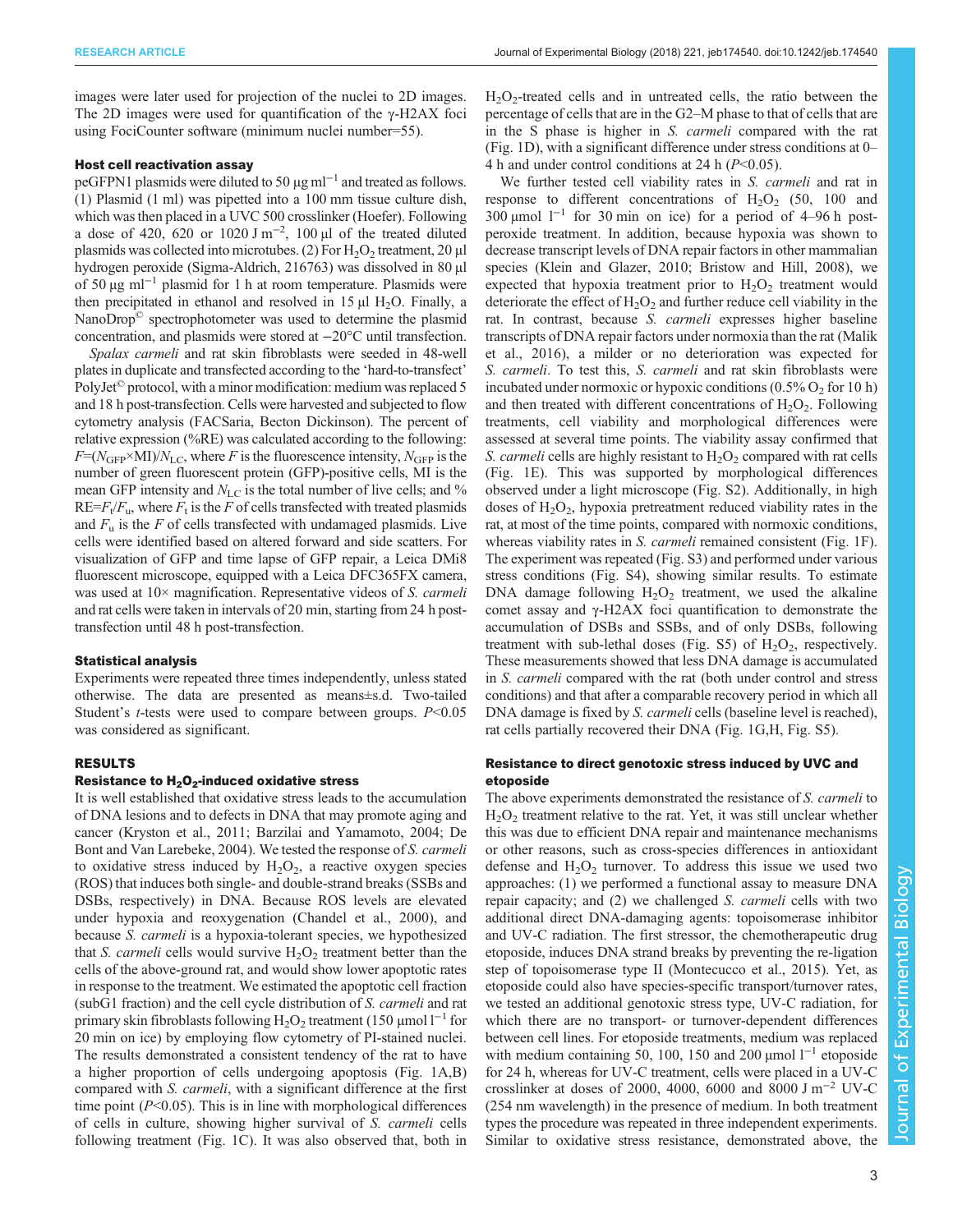<span id="page-3-0"></span>

Fig. 1. Response of Spalax carmeli and rat (Rattus norvegicus) fibroblasts to H<sub>2</sub>O<sub>2</sub> treatments. (A) The fraction of apoptotic cells (SubG1) following H<sub>2</sub>O<sub>2</sub> treatment presented as percentage of control (untreated cells). Bars represent means±s.d., n=3 independent experiments. P<0.05 for the first time point (two-tailed Student's t-test). (B) Representative cell cycle distribution 48 h following treatment. Representative flow cytometry cell counts are presented in [Fig. S1](http://jeb.biologists.org/lookup/doi/10.1242/jeb.174540.supplemental) and [Table S2.](http://jeb.biologists.org/lookup/doi/10.1242/jeb.174540.supplemental) (C) Representative morphological differences following H<sub>2</sub>O<sub>2</sub> treatment. Images were taken 25 h post-treatment. (D) G2–M:S ratio up to 48 h following H<sub>2</sub>O<sub>2</sub> treatment in S. carmeli and rat. Bars represent means±s.d., n=3 independent experiments. P<0.05 for S. carmeli versus rat G2-M:S ratio, under stress at 0-4 h and under control conditions at 24 h (two-tailed Student's t-test). (E) Viability rates of cells treated with H<sub>2</sub>O<sub>2</sub> presented as percentage of normoxic control (untreated cells). Absolute values of viability rates are presented in [Fig. S6.](http://jeb.biologists.org/lookup/doi/10.1242/jeb.174540.supplemental) (F) The ratio between viability rates of cells treated with H<sub>2</sub>O<sub>2</sub> following hypoxia and those of cells treated with H<sub>2</sub>O<sub>2</sub> without hypoxia pretreatment, as percentage of untreated cells' viability, for S. carmeli and rat. This ratio expresses the effect of hypoxia pretreatment on viability rates in response to 100 µmol l<sup>-1</sup> H<sub>2</sub>O<sub>2</sub> treatment. For example, at 24 h Spalax's ratio is close to 1 and therefore almost no differences in response to 100 µmol  $I^{-1}$  H<sub>2</sub>O<sub>2</sub> were observed between hypoxic and normoxic conditions, whereas the rat's ratio is smaller than 1 (~0.6), indicating that, in this species, hypoxia pretreatment further reduces the viability following 100 µmol l<sup>−1</sup> H<sub>2</sub>O<sub>2</sub>. (G) Upper panel: S. carmeli and rat skin fibroblasts were treated with 70 µmol l<sup>−1</sup> H<sub>2</sub>O<sub>2</sub> (for 20 min on ice). Cells were thereafter subjected to the comet assay immediately following treatment or following a recovery time of 1.5 or 3 h. Representative images of rat and S. carmeli skin fibroblasts' nuclei following electrophoresis under alkaline conditions. Lower panel: box plot diagram of % DNA in the comet tail, representing the amount of DNA damage in the nuclei immediately following 70 µmol l<sup>-1</sup> H<sub>2</sub>O<sub>2</sub> treatment or following a recovery period. Red marks denote maximal outliers. Significant differences between treatments (in the same experiment) are marked by a black line (two-tailed Student's t-test, n>90 nuclei per sample). (H) Upper panel: immunofluorescence and DAPI staining of γ-H2AX foci in rat and S. carmeli skin fibroblasts following H<sub>2</sub>O<sub>2</sub> treatment. Lower panel: box plot diagram of the number of γ-H2AX foci, representing the number of double-strand breaks formed 60 min following 70 µmol l<sup>-1</sup> H<sub>2</sub>O<sub>2</sub> treatment. Red marks denote maximal outliers. Significant differences between treatments (in the same experiment) are marked by a black line (two-tailed Student's t-test, n>55 nuclei per sample).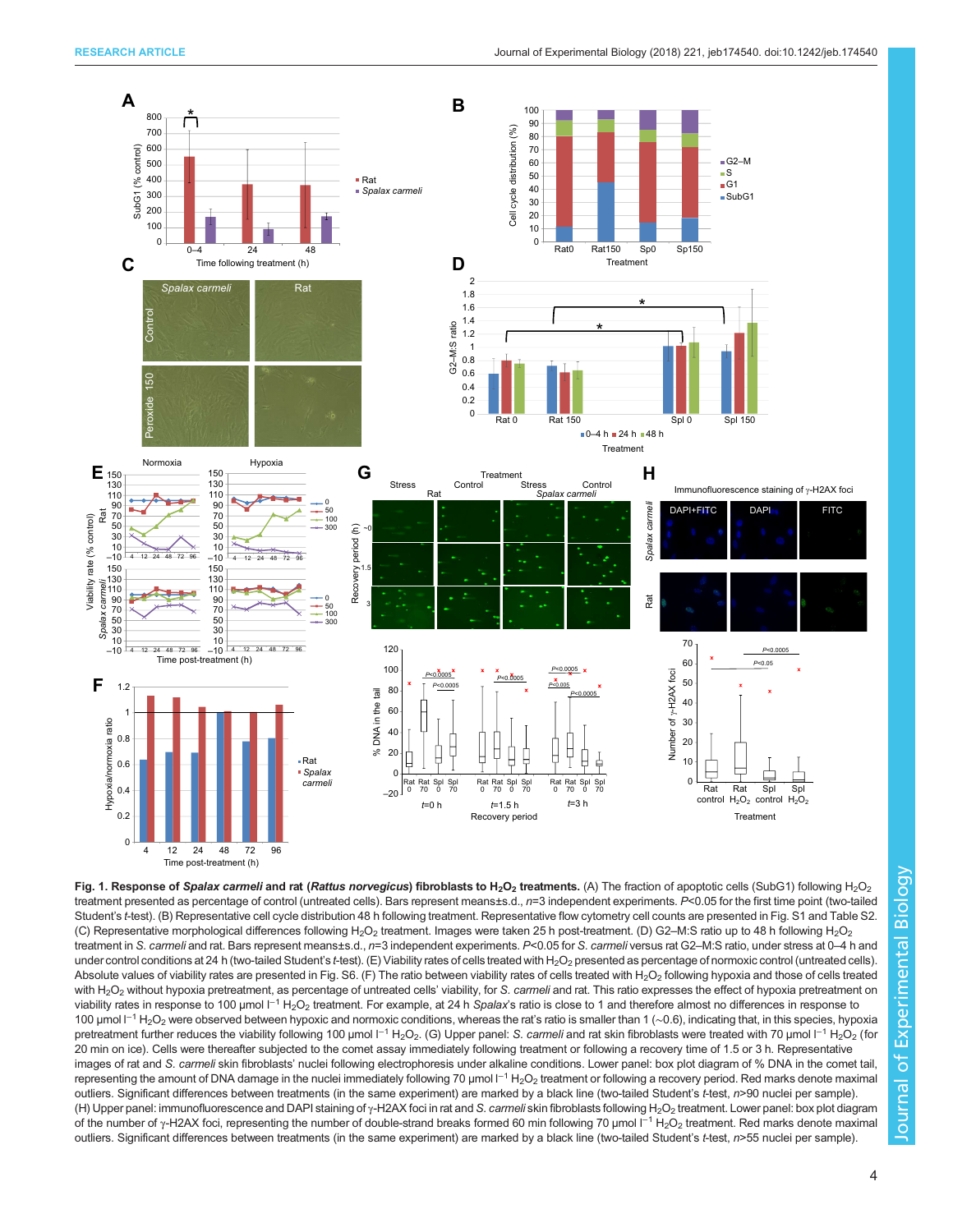results of these experiments showed that S. carmeli, relative to the rat, is highly resistant to genotoxic stress induced by etoposide and have a consistent advantage over rat to survive UV-C radiation, with statistically significant differences under specific conditions (Fig. 2; [Figs S7](http://jeb.biologists.org/lookup/doi/10.1242/jeb.174540.supplemental)–S10). In support, similar to oxidative stress induced by  $H<sub>2</sub>O<sub>2</sub>$ , a lower accumulation of DSBs was observed 1 h following treatment with 50 µmol  $l^{-1}$  etoposide for 24 h [\(Fig. S11\)](http://jeb.biologists.org/lookup/doi/10.1242/jeb.174540.supplemental), suggesting enhanced mechanisms to prevent and/or repair DNA damage and to maintain genomic integrity in S. carmeli.

# Enhanced DNA repair capacity of UVC- and  $H_2O_2$ -induced lesions

To further test our hypothesis that S. carmeli has evolved efficient DNA repair mechanisms, we performed a functional assay that compares DNA repair capacity between S. carmeli and rat. We used the flow cytometry-based host cell reactivation assay (F-HCR), which measures the changes in expression of a damaged reporter gene following its repair ([Fig. 3](#page-5-0)A). This assay is not biased by crossspecies differences that are not related to DNA repair, as the plasmids' DNA damage is induced outside the cell, in advance, and only then are the plasmids transfected into the cells. In addition, the quantification method of this assay includes normalization of the results according to the non-damaged plasmids (expressed as %RE) [\(Nagel et al., 2014](#page-7-0)), which excludes biases related to transfection efficiency and protein expression between the cell lines. The damage to plasmids was introduced by UV-C radiation or  $H_2O_2$  (see Materials and methods), and the test was conducted in four biological repeats. The repair capacity of DNA damage induced by UV-C in S. carmeli was <sup>∼</sup>5-fold higher than that of the rat in low doses, and 36-fold higher in high doses (two-tailed Student'<sup>s</sup> t-test,  $P<0.05$ ; [Fig. 3](#page-5-0)B). In addition, DNA repair capacity of lesions induced by H<sub>2</sub>O<sub>2</sub> was ∼5-fold higher in S. *carmeli* compared with the rat (two-tailed Student's  $t$ -test,  $P < 0.05$ ; [Fig. 3](#page-5-0)B). By following GFP expression under a fluorescent microscope ([Movies 1](http://movie.biologists.com/video/10.1242/jeb.174540/video-1) and [2](http://movie.biologists.com/video/10.1242/jeb.174540/video-2), [Fig. 3C](#page-5-0) lower panel), it was evidenced that the repair of  $H_2O_2$ -induced lesions was the earliest among all damage types, all damage types were repaired faster by S. carmeli than by the rat, and almost no repair was observed in the high doses of UV-C-treated plasmids in the rat.

# **DISCUSSION**

Genomic instability underlies both cancer and aging, and mutations in genes that are involved in DNA maintenance and repair mediate susceptibility to cancers and progeroid syndromes ([Rappaport et al.,](#page-7-0) [2014\)](#page-7-0). Spalax's carcinogen resistance and longevity has been previously studied; nevertheless, none of the studies have directly challenged Spalax cells with DNA damage, or tested its DNA repair capacity. It was previously shown that Spalax's unique p53 structure shifts the activation of its target genes by favoring DNA repair and cell cycle arrest over apoptotic gene activation [\(Shams et al., 2013](#page-7-0); [Avivi et al., 2007; Ashur-Fabian et al., 2004\)](#page-6-0). This may provide Spalax with a greater opportunity to repair DNA damage and other cellular damage before cellular apoptosis is activated, and thus, eventually to reduce the need for the apoptotic response. The present study provides evidences that *S. carmeli* has evolved an enhanced cellular capacity to repair and survive different types of DNA lesions, including those that are induced by UV radiation, which is not present in the subterranean habitat. This suggests a generic mechanism that may allow S. carmeli to reduce cellular death events, stress-induced senescence and cellular transformation, providing a better chance of survival in the subterranean habitat, at both the cellular and organismal levels. This may contribute largely to carcinogen resistance, the absence of spontaneous tumorigenesis, resistance to hypoxia–reoxygenation cycles and slow aging in Spalax.

It was previously reported that Spalax antioxidant activity is improved relative to this of other rodents [\(Schülke et al., 2012\)](#page-7-0). Here we provided evidence for enhanced efficiency of a second line of defense: DNA repair. We showed that the DNA repair capacity of  $H_2O_2$ -induced lesions is five times higher in S. *carmeli* than in the rat.



Fig. 2. Viability rates following UV-C and etoposide treatments in S. carmeli and rat skin fibroblasts. Upper panel: cells treated with different doses of UV-C radiation (2000, 4000, 6000 and 8000 J m<sup>−2</sup>). Bars represent means±s.d., *n*=3 independent experiments (two-tailed Student's t-test, P<0.05 for 6000 J m<sup>−2</sup> at 72 h). Lower panel: cells treated with different doses of etoposide (50, 100, 150 and 200 µmol l<sup>-1</sup>) for 24 h. Absolute values of viability rates are presented in [Fig. S7.](http://jeb.biologists.org/lookup/doi/10.1242/jeb.174540.supplemental) Bars represent means±s.d., n=3 independent experiments. P<0.05 for all etoposide treatments (two-tailed Student's t-test).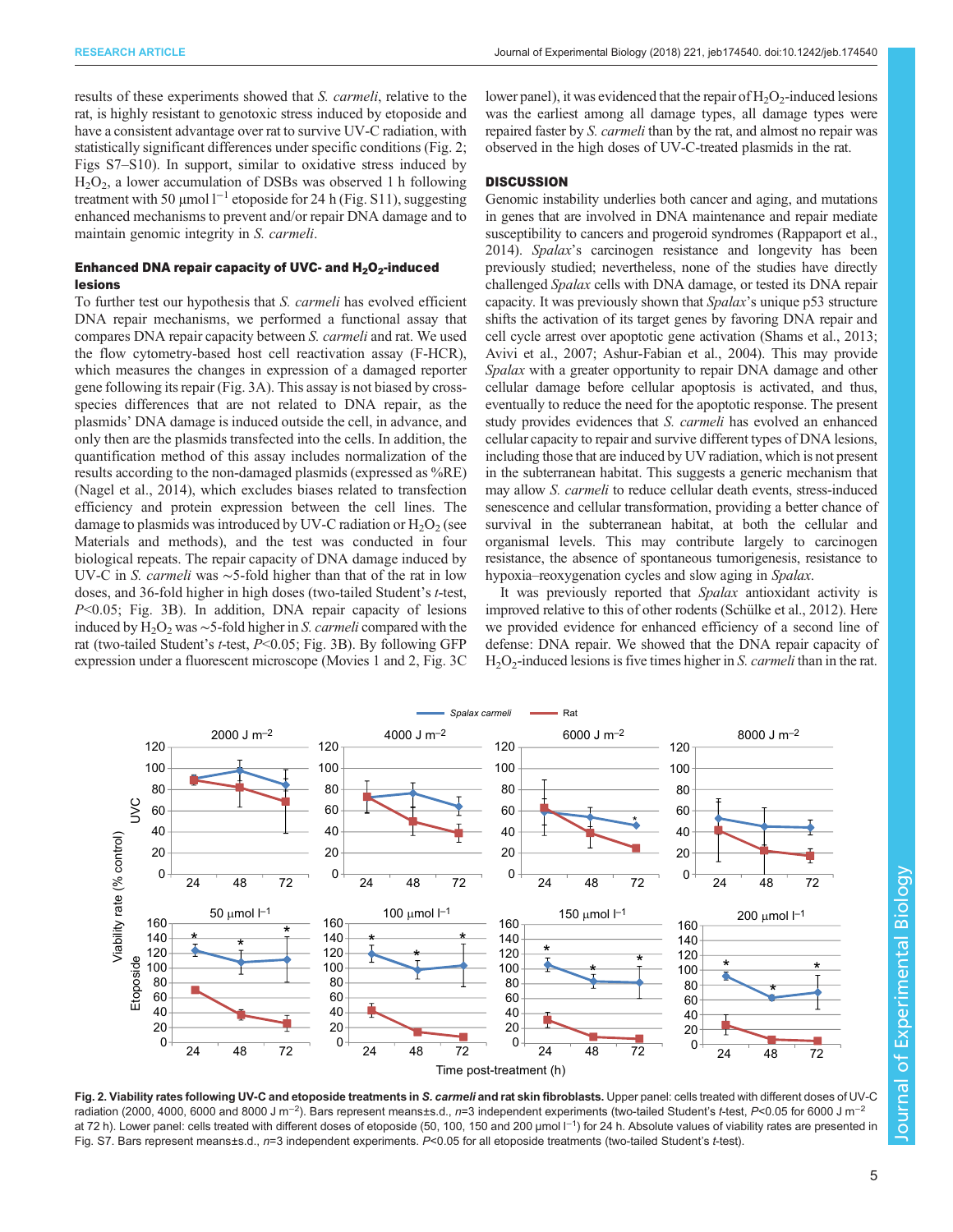<span id="page-5-0"></span>

Fig. 3. DNA repair capacity: S. carmeli versus rat. (A) Schematic representation of the host cell reactivation assay. Spalax carmeli and rat skin fibroblasts were transfected with untreated peGFPN1 plasmids or with peGFPN1 plasmids treated with UV-C/H<sub>2</sub>O<sub>2</sub> (damaged plasmid). Following an incubation period of ∼53 h post-transfection, cells were harvested and subjected to flow cytometry analysis. The relative expression (%RE, see Materials and methods for formula) of the reporter gene in each cell line was calculated. (B) Upper panel: %RE, fold change, P-value and number of biological repeats for each stress type. Lower panel: histogram of S. carmeli versus rat %RE (lower panel). Bars represent means±s.d. Significant differences between groups are marked with asterisks (\*P<0.05, two-tailed t-test). (C) Upper panel: representative images of flow cytometry analysis in S. carmeli and rat of a GFP plasmid treated with 0, 420, 620 or 1020 J m<sup>-2</sup> UV-C radiation or 20% H<sub>2</sub>O<sub>2</sub> v/v. Red dots denote GFP-positive cells. Black+red dots denote total live cells. Lower panel: representative fluorescent microscope images of S. carmeli and rat skin fibroblast expressing GFP taken 24, 36 and 48 h post-transfection (see also [Movies 1](http://movie.biologists.com/video/10.1242/jeb.174540/video-1) and [2\)](http://movie.biologists.com/video/10.1242/jeb.174540/video-2).

Surprisingly, the present study also demonstrated extreme differences in viability rates following etoposide treatment and in repair capacity of UV-C-induced lesions (5- to 36-fold higher), favoring S. carmeli over the rat. These results suggest the involvement of the nucleotide excision repair and base excision repair pathways, yet other pathways to repair certain DNA structures such as DSBs and crosslinks pathways may be also involved, for example the homologous recombination and fanconi anemia (FA) pathways ([Ramos-Espinosa](#page-7-0) [et al., 2012](#page-7-0)). The high survival in response to etoposide and the DNA repair capacity of UV-induced DNA damage suggest that S. carmeli may have evolved efficient mechanisms to avoid replication stress, as the damage induced by these agents may stall/collapse the replication fork. Namely, the fact that *S. carmeli* resists not only oxidative stress indicates that oxidative DNA damage is not the main or only threat on this species' DNA integrity. The damage induced by other factors (such as reduced dNTPs under hypoxia, for example) may require a repair machinery that is able to cope with high rates of stalled or collapsed forks and DSBs.

In our previous study [\(Malik et al., 2016](#page-7-0)), we identified differences in transcript abundance of genes related to recombinational repair, cell cycle regulation (specifically, G2–M checkpoint and kinetochore control) and DNA replication. In the present study [\(Fig. 1\)](#page-3-0), while the rat cell cycle distribution is in line with the typical mammalian cell cycle phase duration (in which the ratio between the G2−M phases and the S phase is less than 1; [Cooper, 2000](#page-6-0)), the S. carmeli cell cycle distribution shows a G2–M:S ratio that is close to or greater than 1. Because no elevations in DNA damage in the S. carmeli control groups were observed, these cell cycle characteristics are not likely to be explained by culture conditions, such as atmospheric oxygen sensitivity, which could have slowed down the proliferation rate. Thus, these characteristics may reflect intrinsic strategies to tolerate DNA damage [\(Livneh et al., 2016\)](#page-6-0), which may have evolved to prevent fork stalling and to expand the DNA repair checkpoint at the G2–M phase. Further investigation, such as S-phase-specific and fork progression studies, is required to answer this research question.

The results presented here emphasize the distinct mechanisms evolved by S. carmeli and H. glaber. As opposed to our findings presented in the present study, a previous study investigating H. glaber's resistance to several stressors showed that this species is sensitive to  $H_2O_2$  and UV treatments ([Salmon et al., 2008](#page-7-0)). In addition, despite that both species showed differential expression of DNA repair genes, the gene composition may be different between the species. For example, our previous study showed a significant enrichment of DNA replication and FA repair pathways in whole brain tissues that may contribute to the reduction of replication stress in Spalax ([Malik et al., 2016\)](#page-7-0). The enrichment of the FA pathway was recently identified also in Spalax's liver transcriptome [\(Schmidt et al., 2017\)](#page-7-0), suggesting a global strategy to overcome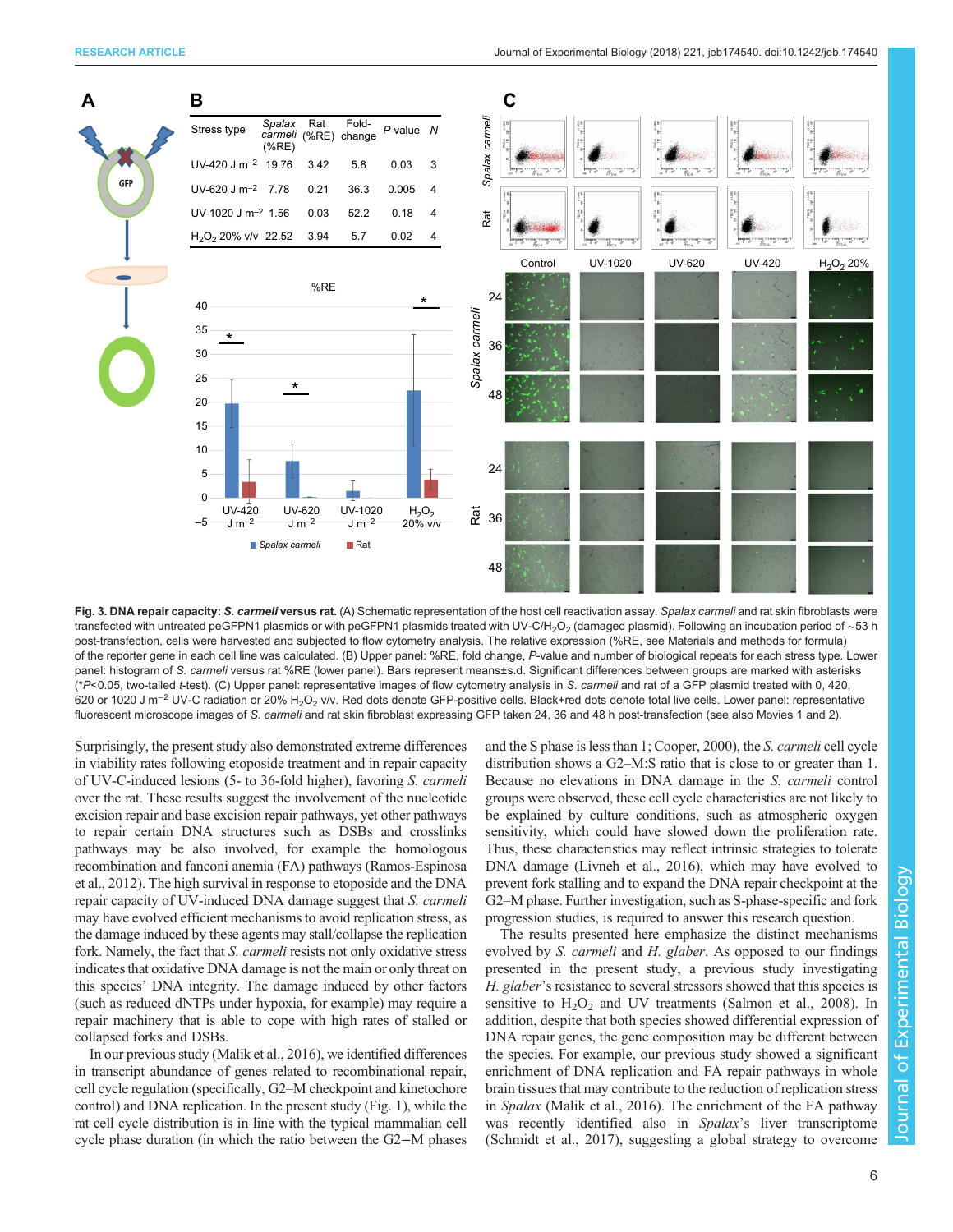<span id="page-6-0"></span>replication stress in these species. To the best of our knowledge, such significant enrichment of the FA pathway was not identified in H. glaber, though it was demonstrated that several genes associated with this pathway showed positive correlation with the species' longevity (Ma et al., 2016). We suggest that the requirement to overcome DNA damage in the hypoxic environments may be shared by both subterranean species; however, the 'fine tuning' of the mechanisms evolved in these species are affected by the differences in the lifestyle and atmospheric conditions of their subterranean habitats ([Nevo, 2013;](#page-7-0) Brett, 1991). For example, the sharp fluctuations in  $O_2$  may be milder in H. glaber's burrows owing to soil type and climate conditions. The observed extreme fluctuations in Spalax's burrows may require further protection against replication stress, as the reoxygenation state may result in a greater risk for replication resumption following hypoxia.

The data presented here support the possibility that Spalax has evolved mechanisms to cope with the genotoxic threats placed by oxygen fluctuations and hypoxia in the subterranean habitat and that these mechanisms are involved in reducing rates of spontaneous cancers and promoting resistance to carcinogeninduced cancers in this species. In addition, because survival under hypoxic conditions is also a characteristic of tumor cells that do not respond to DNA-damaging treatments (Karakashev and Reginato, 2015), understanding the mechanisms evolved by Spalax over millions of years not only has implications for understanding aging and cancer development but also may have therapeutic importance.

#### Acknowledgements

We thank associate Prof. Irena Manov for her valuable advice on cell culture methods; Dr Olga Raskina for assistance with fluorescent imaging; Dr Sagie Schif for her help with flow cytometry; and Dr Maria Dronin for her advice on immunofluorescence procedures. This work is in partial fulfillment of the requirements for a PhD (V.D.)

## Competing interests

The authors declare no competing or financial interests.

#### Author contributions

Conceptualization: V.D., I.S.; Methodology: V.D., H.E., A.O., I.S.; Software: V.D.; Validation: V.D., I.S.; Formal analysis: V.D.; Investigation: V.D., H.E., A.O., I.S.; Data curation: V.D.; Writing - original draft: V.D., I.S.; Visualization: V.D.; Supervision: I.S.; Project administration: I.S.; Funding acquisition: I.S.

#### Funding

This study was supported by the John Templeton Foundation (grant 53057) and the Kadas Family (UK).

## Supplementary information

Supplementary information available online at <http://jeb.biologists.org/lookup/doi/10.1242/jeb.174540.supplemental>

#### References

- [Ashur-Fabian, O., Avivi, A., Trakhtenbrot, L., Adamsky, K., Cohen, M.,](http://dx.doi.org/10.1073/pnas.0404998101) [Kajakaro, G., Joel, A., Amariglio, N., Nevo, E. and Rechavi, G.](http://dx.doi.org/10.1073/pnas.0404998101) (2004). [Evolution of p53 in hypoxia-stressed](http://dx.doi.org/10.1073/pnas.0404998101) Spalax mimics human tumor mutation. Proc. [Natl. Acad. Sci. USA](http://dx.doi.org/10.1073/pnas.0404998101) 101, 12236-12241.
- [Avivi, A., Resnick, M. B., Nevo, E., Joel, A. and Levy, A. P.](http://dx.doi.org/10.1016/S0014-5793(99)00584-0) (1999). Adaptive [hypoxic tolerance in the subterranean mole rat](http://dx.doi.org/10.1016/S0014-5793(99)00584-0) Spalax ehrenbergi: the role of [vascular endothelial growth factor.](http://dx.doi.org/10.1016/S0014-5793(99)00584-0) FEBS Lett. 452, 133-140.
- [Avivi, A., Ashur-Fabian, O., Joel, A., Trakhtenbrot, L., Adamsky, K., Goldstein,](http://dx.doi.org/10.1038/sj.onc.1210045) [I., Amariglio, N., Rechavi, G. and Nevo, E.](http://dx.doi.org/10.1038/sj.onc.1210045) (2007). P53 in blind subterranean mole rats–[loss-of-function versus gain-of-function activities on newly cloned](http://dx.doi.org/10.1038/sj.onc.1210045) Spalax [target genes.](http://dx.doi.org/10.1038/sj.onc.1210045) Oncogene 26, 2507-2512.
- Barzilai, A. and Yamamoto, K.-I. [\(2004\). DNA damage responses to oxidative](http://dx.doi.org/10.1016/j.dnarep.2004.03.002) stress. DNA Repair 3[, 1109-1115.](http://dx.doi.org/10.1016/j.dnarep.2004.03.002)
- Brett, R. A. (1991). The population structure of naked mole-rat colonies. In The Biology of the Naked Mole-Rat (ed. P. W. Sherman, J. U. M. Jarvis and R. D. Alexander), pp. 97-136. Princeton, NJ: Princeton University Press.
- Bristow, R. G. and Hill, R. P. [\(2008\). Hypoxia, DNA repair and genetic instability.](http://dx.doi.org/10.1038/nrc2344)
- [Nat. Rev. Cancer](http://dx.doi.org/10.1038/nrc2344) 8, 180-192. Buffenstein, R. [\(2005\). The naked mole-rat: a new long-living model for human](http://dx.doi.org/10.1093/gerona/60.11.1369) aging research. [J. Gerontol. Ser. A Biol. Sci. Med. Sci.](http://dx.doi.org/10.1093/gerona/60.11.1369) 60, 1369-1377.
- [Chandel, N. S., Mcclintock, D. S., Feliciano, C. E., Wood, T. M., Melendez, J. A.,](http://dx.doi.org/10.1074/jbc.M001914200) [Rodriguez, A. M. and Schumacker, P. T.](http://dx.doi.org/10.1074/jbc.M001914200) (2000). Reactive oxygen species [generated at mitochondrial complex III stabilize hypoxia-inducible factor-1alpha](http://dx.doi.org/10.1074/jbc.M001914200) during hypoxia: a mechanism of  $O_2$  sensing. J. Biol. Chem. 275[, 25130-25138.](http://dx.doi.org/10.1074/jbc.M001914200)
- Cooper, G. M. (2000). The Eukaryotic Cell Cycle. The Cell: A Molecular Approach. 2nd edn. Sunderland, MA: Sinauer Associates.
- De Bont, R. and Van Larebeke, N. [\(2004\). Endogenous DNA damage in humans: a](http://dx.doi.org/10.1093/mutage/geh025) [review of quantitative data.](http://dx.doi.org/10.1093/mutage/geh025) Mutagenesis 19, 169-185.
- [Delaney, M. A., Ward, J. M., Walsh, T. F., Chinnadurai, S. K., Kerns, K., Kinsel,](http://dx.doi.org/10.1177/0300985816630796) M. J. and Treuting, P. M. [\(2016\). Initial case reports of cancer in naked mole-rats](http://dx.doi.org/10.1177/0300985816630796) ([Heterocephalus glaber](http://dx.doi.org/10.1177/0300985816630796)). Vet. Pathol. 53, 691-696.
- [Domankevich, V., Opatowsky, Y., Malik, A., Korol, A. B., Frenkel, Z., Manov, I.,](http://dx.doi.org/10.1186/s12862-016-0743-8) Avivi, A. and Shams, I. [\(2016\). Adaptive patterns in the p53 protein sequence of](http://dx.doi.org/10.1186/s12862-016-0743-8) [the hypoxia- and cancer-tolerant blind mole rat](http://dx.doi.org/10.1186/s12862-016-0743-8) Spalax. BMC Evol. Biol. 16, 177.
- [Ellis, M., Stern, O. and Ashur-Fabian, O.](http://dx.doi.org/10.18632/oncotarget.11443) (2016). The double benefit of Spalax p53: [surviving underground hypoxia while defying lung cancer cells in vitro via](http://dx.doi.org/10.18632/oncotarget.11443) [autophagy and caspase-dependent cell death.](http://dx.doi.org/10.18632/oncotarget.11443) Oncotarget 7, 63242-63251.
- [Fang, X., Seim, I., Huang, Z., Gerashchenko, M. V., Xiong, Z., Turanov, A. A.,](http://dx.doi.org/10.1016/j.celrep.2014.07.030) [Zhu, Y., Lobanov, A. V., Fan, D., Yim, S. H. et al.](http://dx.doi.org/10.1016/j.celrep.2014.07.030) (2014). Adaptations to a [subterranean environment and longevity revealed by the analysis of mole rat](http://dx.doi.org/10.1016/j.celrep.2014.07.030) genomes. Cell Rep. 8[, 1354-1364.](http://dx.doi.org/10.1016/j.celrep.2014.07.030)
- Glaysher, S. and Cree, I. A. [\(2011\). Isolation and culture of colon cancer cells and](http://dx.doi.org/10.1007/978-1-61779-080-5_12) cell lines. [Methods Mol. Biol.](http://dx.doi.org/10.1007/978-1-61779-080-5_12) 731, 135-140.
- [Gorbunova, V., Hine, C., Tian, X., Ablaeva, J., Gudkov, A. V., Nevo, E. and](http://dx.doi.org/10.1073/pnas.1217211109) Seluanov, A. [\(2012\). Cancer resistance in the blind mole rat is mediated by](http://dx.doi.org/10.1073/pnas.1217211109) [concerted necrotic cell death mechanism.](http://dx.doi.org/10.1073/pnas.1217211109) Proc. Natl. Acad. Sci. USA 109, [19392-19396.](http://dx.doi.org/10.1073/pnas.1217211109)
- [Gorbunova, V., Seluanov, A., Zhang, Z., Gladyshev, V. N. and Vijg, J.](http://dx.doi.org/10.1038/nrg3728) (2014). [Comparative genetics of longevity and cancer: insights from long-lived rodents.](http://dx.doi.org/10.1038/nrg3728) [Nat. Rev. Genet.](http://dx.doi.org/10.1038/nrg3728) 15, 531-540.
- [Hedges, S. B., Dudley, J. and Kumar, S.](http://dx.doi.org/10.1093/bioinformatics/btl505) (2006). TimeTree: a public knowledge[base of divergence times among organisms.](http://dx.doi.org/10.1093/bioinformatics/btl505) Bioinformatics 22, 2971-2972.
- [Karakashev, S. V. and Reginato, M. J.](http://dx.doi.org/10.2147/CMAR.S58285) (2015). Progress toward overcoming [hypoxia-induced resistance to solid tumor therapy.](http://dx.doi.org/10.2147/CMAR.S58285) Cancer Manag. Res. 7, [253-264.](http://dx.doi.org/10.2147/CMAR.S58285)
- [Kim, E. B., Fang, X., Fushan, A. A., Huang, Z., Lobanov, A. V., Han, L., Marino,](http://dx.doi.org/10.1038/nature10533) [S. M., Sun, X., Turanov, A. A., Yang, P. et al.](http://dx.doi.org/10.1038/nature10533) (2011). Genome sequencing [reveals insights into physiology and longevity of the naked mole rat.](http://dx.doi.org/10.1038/nature10533) Nature 479, [223-227.](http://dx.doi.org/10.1038/nature10533)
- Klein, T. J. and Glazer, P. M. [\(2010\). The tumor microenvironment and DNA repair.](http://dx.doi.org/10.1016/j.semradonc.2010.05.006) [Semin. Radiat. Oncol.](http://dx.doi.org/10.1016/j.semradonc.2010.05.006) 20, 282-287.
- [Kryston, T. B., Georgiev, A. B., Pissis, P. and Georgakilas, A. G.](http://dx.doi.org/10.1016/j.mrfmmm.2010.12.016) (2011). Role of [oxidative stress and DNA damage in human carcinogenesis.](http://dx.doi.org/10.1016/j.mrfmmm.2010.12.016) Mutat. Res. 711, [193-201.](http://dx.doi.org/10.1016/j.mrfmmm.2010.12.016)
- [Lewis, K. N., Mele, J., Hornsby, P. J. and Buffenstein, R.](http://dx.doi.org/10.1159/000335966) (2012). Stress [resistance in the naked mole-rat: the bare essentials](http://dx.doi.org/10.1159/000335966) – a mini-review. Gerontology 58[, 453-462.](http://dx.doi.org/10.1159/000335966)
- [Lewis, K. N., Wason, E., Edrey, Y. H., Kristan, D. M., Nevo, E. and Buffenstein, R.](http://dx.doi.org/10.1073/pnas.1417566112) [\(2015\). Regulation of Nrf2 signaling and longevity in naturally long-lived rodents.](http://dx.doi.org/10.1073/pnas.1417566112) [Proc. Natl. Acad. Sci. USA](http://dx.doi.org/10.1073/pnas.1417566112) 112, 3722-3727.
- [Lewis, K. N., Soifer, I., Melamud, E., Roy, M., Mcisaac, R. S., Hibbs, M. and](http://dx.doi.org/10.1007/s00335-016-9648-5) Buffenstein, R. [\(2016\). Unraveling the message: insights into comparative](http://dx.doi.org/10.1007/s00335-016-9648-5) [genomics of the naked mole-rat.](http://dx.doi.org/10.1007/s00335-016-9648-5) Mamm. Genome 27, 259-278.
- [Livneh, Z., Cohen, I. S., Paz-Elizur, T., Davidovsky, D., Carmi, D., Swain, U. and](http://dx.doi.org/10.1016/j.dnarep.2016.05.007) Mirlas-Neisberg, N. [\(2016\). High-resolution genomic assays provide insight into](http://dx.doi.org/10.1016/j.dnarep.2016.05.007) [the division of labor between TLS and HDR in mammalian replication of damaged](http://dx.doi.org/10.1016/j.dnarep.2016.05.007) DNA. [DNA Repair](http://dx.doi.org/10.1016/j.dnarep.2016.05.007) 44, 59-67.
- Ma, S. and Gladyshev, V. N. [\(2017\). Molecular signatures of longevity: insights from](http://dx.doi.org/10.1016/j.semcdb.2017.08.007) [cross-species comparative studies.](http://dx.doi.org/10.1016/j.semcdb.2017.08.007) Semin. Cell Dev. Biol. 70, 190-203.
- [Ma, S., Upneja, A., Galecki, A., Tsai, Y. M., Burant, C. F., Raskind, S., Zhang, Q.,](http://dx.doi.org/0.7554/eLife.19130) [Zhang, Z. D., Seluanov, A., Gorbunova, V. et al.](http://dx.doi.org/0.7554/eLife.19130) (2016). Cell culture-based [profiling across mammals reveals DNA repair and metabolism as determinants of](http://dx.doi.org/0.7554/eLife.19130) [species longevity.](http://dx.doi.org/0.7554/eLife.19130) eLife 5, e19130.
- [Macrae, S. L., Croken, M. M. K., Calder, R. B., Aliper, A., Milholland, B., White,](http://dx.doi.org/10.18632/aging.100866) [R. R., Zhavoronkov, A., Gladyshev, V. N., Seluanov, A., Gorbunova, V. et al.](http://dx.doi.org/10.18632/aging.100866) [\(2015a\). DNA repair in species with extreme lifespan differences.](http://dx.doi.org/10.18632/aging.100866) Aging 7, [1171-1184.](http://dx.doi.org/10.18632/aging.100866)
- [Macrae, S. L., Zhang, Q., Lemetre, C., Seim, I., Calder, R. B., Hoeijmakers, J.,](http://dx.doi.org/10.1111/acel.12314) [Suh, Y., Gladyshev, V. N., Seluanov, A., Gorbunova, V. et al.](http://dx.doi.org/10.1111/acel.12314) (2015b). [Comparative analysis of genome maintenance genes in naked mole rat, mouse,](http://dx.doi.org/10.1111/acel.12314) [and human.](http://dx.doi.org/10.1111/acel.12314) Aging Cell 14, 288-291.
- Malik, A., Korol, A., Hü[bner, S., Hernandez, A. G., Thimmapuram, J., Ali, S.,](http://dx.doi.org/10.1371/journal.pone.0021227) [Glaser, F., Paz, A., Avivi, A. and Band, M.](http://dx.doi.org/10.1371/journal.pone.0021227) (2011). Transcriptome sequencing of the blind subterranean mole rat, Spalax galili[: utility and potential for the discovery](http://dx.doi.org/10.1371/journal.pone.0021227) [of novel evolutionary patterns.](http://dx.doi.org/10.1371/journal.pone.0021227) PLoS ONE 6, e21227.